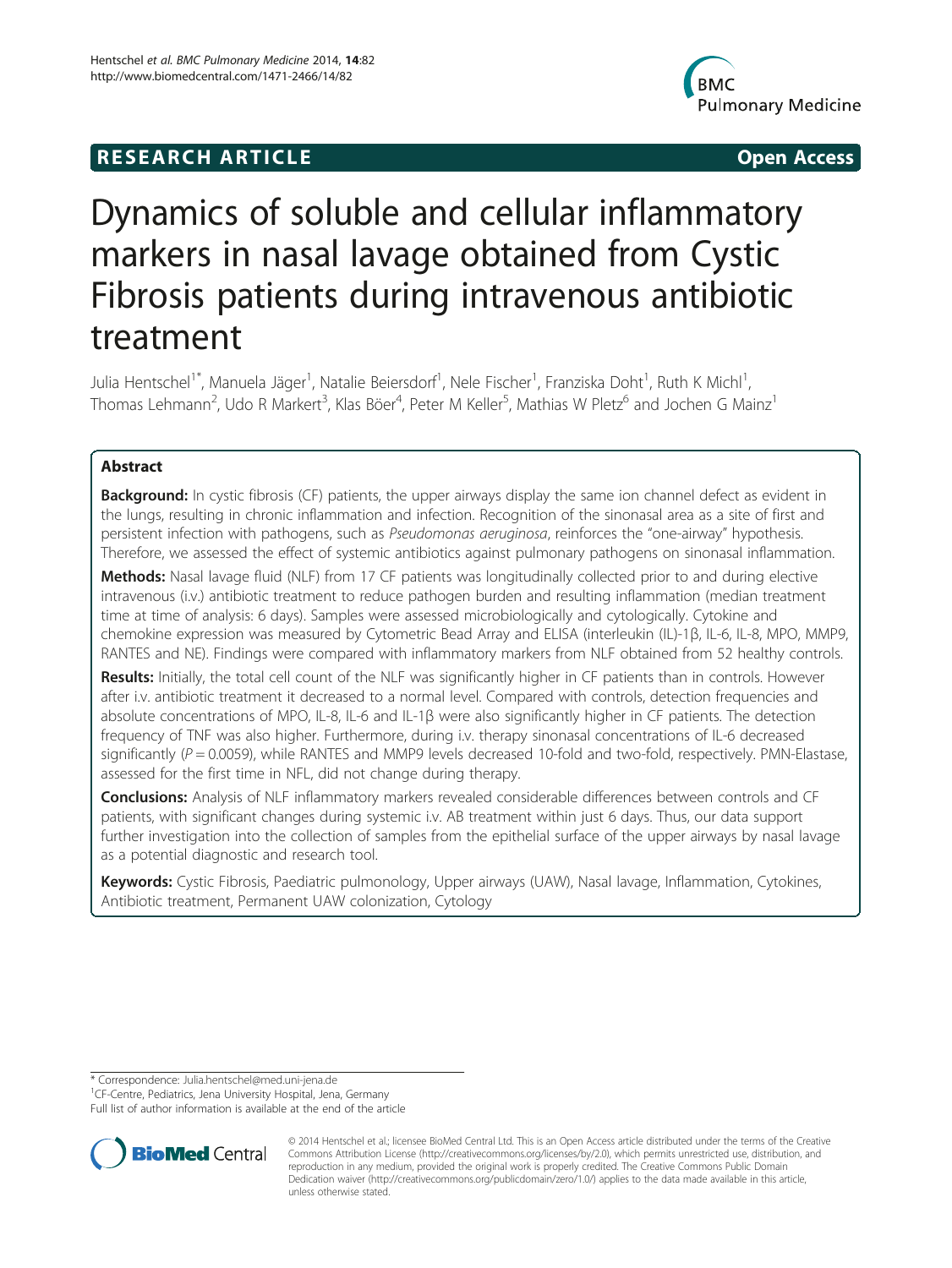# Background

Cystic fibrosis (CF) is the most common autosomal recessive disorder in the Caucasian population and is caused by mutations in the Cystic Fibrosis Transmembrane Conductance Regulator (CFTR) gene (chromosomal position 7q31.2), leading to altered chloride ion exchange and hyperviscous mucus in the affected organs. Patients also suffer from recurrent infections of the respiratory tract and chronic inflammation, which leads to tissue remodelling and finally to premature death caused by respiratory insufficiency [[1\]](#page-9-0). The causative CFTR defect also affects sinonasal mucosa, so that almost 100% of CF patients reveal a pathological sinonasal computer tomography [\[2](#page-9-0)]. In addition to impairing the patient's quality of life, the involvement of the upper airways (UAW) in CF has the potential to aggravate the overall course of disease. Most importantly, sinonasal involvement in CF facilitates de novo and persistent airway colonisation with pathogens including Pseudomonas (P.) aeruginosa [\[3,4\]](#page-9-0), which is the major cause of morbidity and mortality. Thus, crosscolonisation between the airway levels is evident as P. aeruginosa strains in sputum and UAW specimens in patients who harbour the pathogen in both airway levels are genetically identical [\[4-6](#page-9-0)]. Additionally, the paranasal sinuses have been identified both as a site for the diversification of P. aeruginosa before spreading into the lower airways [\[7](#page-9-0)] and as a site of persistence in CF patients who underwent lung transplantation, whereupon these clones colonise the transplanted lungs that were primarily free from P. aeruginosa [[8\]](#page-9-0). It was shown that sinus surgery together with an intensive antibiotic follow-up treatment, as well as conservative methods such as sinonasal inhalation using vibrating aerosols, can eradicate P. aeruginosa from the upper airways and so decrease pulmonary infection events [\[3](#page-9-0),[9\]](#page-9-0). Therefore, it is very important to recognize the upper and lower airways as a "one-airway system" and not neglect the upper airways in the routine care of CF patients [[10](#page-9-0)].

Nasal lavage (NL), which is frequently used in the field of allergies, e.g. for monitoring of provocation effects [[11\]](#page-9-0), is the most sensitive method for non-invasive assessment of pathogen colonisation of the UAWs [[4\]](#page-9-0).

Polymorphonuclear leukocytes (PMN) are major players in the first line of defence against pathogens. Most proteases and cytokines important for host defence and inflammation are released by neutrophil cells. Pulmonary secretions from CF patients obtained by bronchoalveolar lavage (BAL) revealed elevated levels of interleukin (IL)-1β, IL-6 and TNF, especially in patients infected with *P. aeruginosa* [[12,13](#page-9-0)]. Moreover, recently Paats et al. reported significantly elevated IL-6 concentrations in the NL of CF patients during acute exacerbations, compared with controls 3 months later. Systemic IL-6 levels correlated significantly to several clinical parameters in both stages of disease. In our previous study assessing the NL of CF patients [\[14\]](#page-9-0), IL-1β and IL-6 were detected more frequently in CF compared with healthy controls. In contrast, TNF that had been elevated in the BAL of CF patients was not detectable in the NL-fluid (NLF) of CF and healthy controls [\[14\]](#page-9-0). However, especially for IL-1β, IL-6 and TNF, differences in cytokine expression between upper and lower airways and peripheral blood were observed, suggesting a compartmentalised local inflammatory response [[15,16\]](#page-9-0). IL-8 encourages neutrophils to leave the circulation and migrate into the tissue. In the NLF of CF patients, IL-8 was detected more frequently than in healthy controls [\[14\]](#page-9-0). An increase of PMNs and IL-8 in the upper airways of CF patients has also been reported [[17](#page-9-0)]. IL-8 mRNA expression was increased in CF patients [\[18\]](#page-9-0), and IL-8 levels in UAW and in the lower airways (LAW) showed a significant correlation [\[19\]](#page-9-0).

Myeloperoxidase (MPO) is produced by stimulated neutrophils and catalyses the production of various oxidants [[20,21\]](#page-9-0). Elevated MPO is an established marker for neutrophil activity as it is released in oxidative bursts. In the recent work by Beiersdorf et al. [[14](#page-9-0)], MPO was elevated in the NL of CF patients compared with healthy controls. Matrix metalloproteinase 9 (MMP9), also produced by neutrophils, is involved in the breakdown of extracellular matrix proteins such as elastin or collagen [\[22](#page-10-0)]. MMPs are physiologically cleaved by tissue inhibitors of metalloproteinases (TIMPs) and are involved in physiological processes including tissue remodelling, but also in pathological processes when their balance is disturbed. In the literature, the role of the serine protease neutrophil elastase (NE), which is released on stimulation with TNF or IL-8 [\[23\]](#page-10-0), has been intensively studied in the lower airways of CF patients, but little is known of its relevance in the upper airways. Normally, NE plays an important role in the processing and release of cytokines (e.g. IL-6 [\[24\]](#page-10-0)), modulation of immune cell activity and mucus secretion [[25](#page-10-0)]. It is also important in the defence against gram negative bacteria including P. aeruginosa by cleaving bacterial cell surface structures, such as flagella. In the CF lung, NE is overexpressed leading to dysfunction of the innate and adaptive immune systems. RANTES/CCL5 (regulated on activation, normal T cell expressed and secreted) is a chemoattractant that recruits and activates eosinophils and this was shown to be elevated in nasal polyps of CF patients [\[26\]](#page-10-0).

Non-invasively collected NL from the patient's UAW epithelial lining fluid can open the field to monitor airway colonisation, host defence and inflammation, which has rarely been considered in the recent literature. In particular, monitoring inflammatory mediators in NLF during interventions as a non-invasive outcome parameter requires further investigation. The aim of the present study is to assess changes in leukocyte populations and expression of IL-1β, IL-6, IL-8, TNF, RANTES, MPO, MMP9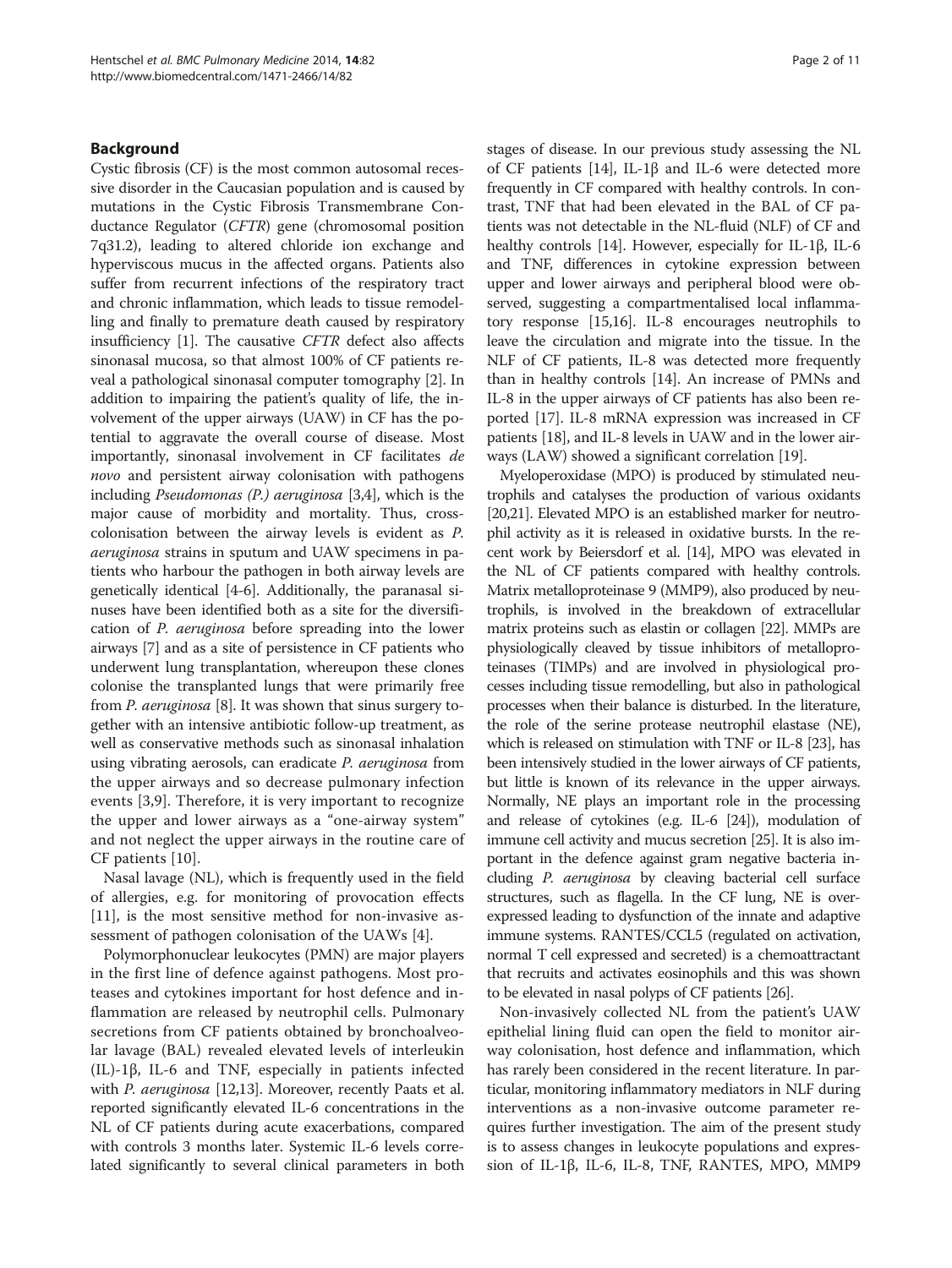and NE in the upper airways of CF patients during systemic antibiotic (AB) treatment to establish a better understanding of inflammation and immune defence mechanisms. The findings were also compared with inflammatory markers in NLF from a healthy control group.

# Methods

# Study population

Paediatric and adult patients, diagnosed with CF by two sweat tests and/or detection of two causative CFTR-mutations, who electively received systemic i.v. AB treatment, were prospectively included in the study at the CF Centre, Jena University Hospital, between August and December 2010. All patients were chronically colonised with highrisk pathogens. They were treated electively with i.v. AB, according to a standard used in many European CF Centres [\[27](#page-10-0)] to reduce pathogen burden, inflammatory responses and pulmonary destruction. The inclusion criteria were the ability to perform NL (see below) and be CF patients receiving elective i.v. AB treatment as part of their routine care. The exclusion criteria were perforation of tympanic membranes and a previously initiated systemic AB therapy within the previous 2 weeks. Only azithromycin (AZM) therapy was allowed and documented.

Sinonasal samples were taken directly before and during/after i.v. therapy. Chronic rhinosinusitis (CRS) in CF patients was diagnosed according to the European position paper on rhinosinusitis and nasal polyps 2012 (EPOS) [[28](#page-10-0)]. Clinical data (e.g. lung function, systemic inflammation) were assessed only before, and not after, AB treatment as patients completed treatment at home.

The 52 healthy controls were recruited as described previously [\[14](#page-9-0)].

# Ethics statement

All patients (or parents of minors) gave their written informed consent. The study was approved by the Ethics Committee of the Jena University Hospital.

# Nasal lavage (NL)

# **Sampling**

NL was performed as previously described [[4](#page-9-0),[29](#page-10-0)] using 10 mL of sterile isotonic saline (NaCl) for each nostril. Backflow was rinsed into a sterile plastic cup supported by the patient breathing out lightly.

# NL processing

Recovered volumes were measured before aliquoting. An aliquot was directly sent for microbiological analysis (see below). Another aliquot was used for cytological analysis after stabilising cells in 10% foetal calf serum (FCS, Biochrom, Berlin, Germany). The lavage sample was centrifuged (160×g, 10 min, RT), supernatant discarded and the pellet resuspended in 1 mL 0.9% NaCl supplemented with 10% FCS. The remaining volume of NLF was divided; one part was stored without centrifugation (natively) at −80°C, the other one was centrifuged (160×g, 10 min, RT), and supernatant was frozen at −80°C within 45 minutes of sampling. A protease inhibitor cocktail (Protease Inhibitor Mix G, Serva, Germany) was added to each aliquot prior to freezing. The protein concentration was measured in single assays at a wavelength of 280 nm using a NanoDrop ND 1000 spectrophotometer (Thermo Fisher Scientific Inc., Waltham, MA, USA).

#### Cytological analysis

Analysis of the total cell count and the automated differentiation of cells was performed using a XE-5000 haemocytometer (Sysmex, Norderstedt, Germany) in Body Fluid Modus. For cytological differentiation, cytospin preparations of 100 cells were prepared.

## Microbiological analysis

Microbiological analyses were performed according to European standards [\[30](#page-10-0)]. Permanent and intermittent colonisation was determined using the criteria published by Lee et al. [[31\]](#page-10-0), where chronic colonisation is when more than 50% of cultures within the preceding year are positive and intermittent colonisation is if less than 50% of cultures are positive for a given pathogen.

#### Immunological analysis

### Cytometric bead array and FACS analysis

Analysis of MMP9, MPO, RANTES, IL-1β, IL-6, IL-8 and TNF was carried out using a Cytometric Bead Array (FlowCytomix, eBioscience, San Diego, CA, USA) followed by flow cytometry (FACS Calibur, BD, Franklin Lakes, NJ, USA) as described elsewhere [[14](#page-9-0)]. The results were evaluated using FlowCytomix Pro 2.3 software (eBioscience, Frankfurt, Germany). Bead array experiments were done in single assays. Table [1](#page-3-0) provides details of the detection limits.

# ELISA

NL PMN-Elastase (NE) concentrations were determined in duplicates of 100 μl NLF using the PMN-Elastase ELISA according to the manufacturer's instructions (eBioscience, No. BMS269). An automated washer (SLT Typ Columbus, Labtechnologies, Austria) was used to wash plates and a FluoStar Galaxy spectrometer (BMG Labtechnologies, Offenburg, Germany) was used for detection.

#### Body Mass Index (BMI)

Our study population includes children and adults. For children and adolescents, the WHO classification of underweight, normal and overweight are not suitable. Moreover, for people with chronic diseases leading to malnutrition and delayed growth, the usage of BMI can be problematic.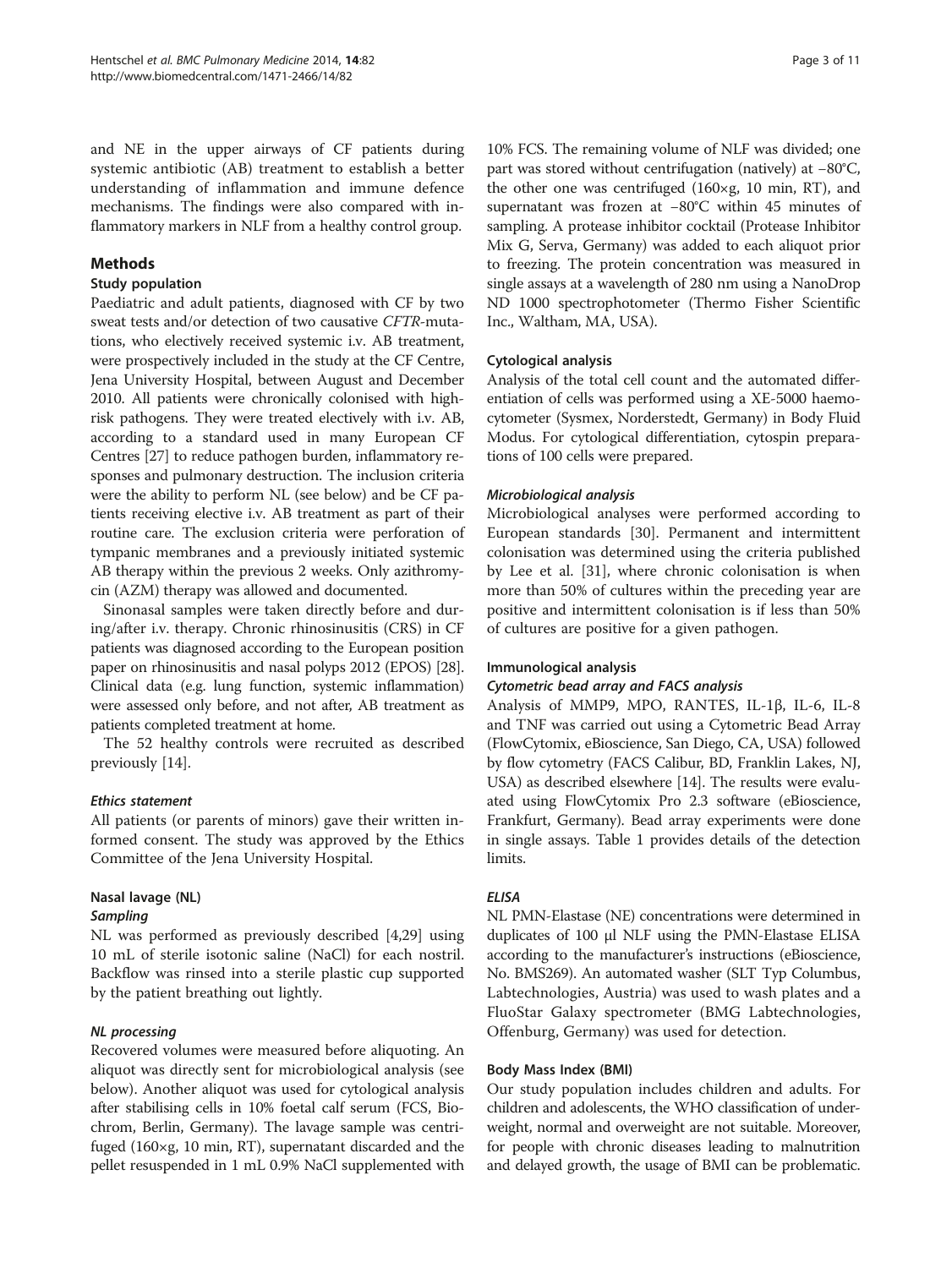| Analyte                  | <b>DL</b> | Detection frequency (%) |                              |                             |                             | Inflammatory marker concentration |                      |                             |               |                      |                      |                       |
|--------------------------|-----------|-------------------------|------------------------------|-----------------------------|-----------------------------|-----------------------------------|----------------------|-----------------------------|---------------|----------------------|----------------------|-----------------------|
|                          |           |                         |                              |                             |                             | Median                            |                      |                             |               | Range                |                      |                       |
|                          |           |                         | Controls CF prior<br>therapy | <b>CF</b> during<br>therapy | P                           | Controls                          | CF before<br>therapy | <b>CF</b> during<br>therapy | Controls      | CF before<br>therapy | CF during<br>therapy | P                     |
| MMP9 (ng/mL) 0.095       |           | n.m.                    | 100.0                        | 100.0                       |                             | n.m.                              | 11.4                 | 5.5                         | n.m.          | 2.02-122.2           | $1.8 - 25.2$         | 0.0523 <sup>†</sup>   |
| MPO (ng/mL)              | 0.2       | 71.2                    | 100.0                        | 100.0                       | $0.0008^{\lozenge +}$       | 33.4                              | 215.3                | 171.9                       | $0.1 - 182.7$ | 54.36-531.1          | 21.4-533.4           | $0.0008^{\lozenge +}$ |
|                          |           |                         |                              |                             |                             |                                   |                      |                             |               |                      |                      | 0.7404 <sup>‡</sup>   |
| $IL-8$ (pg/mL)           | 0.5       | 61.5                    | 94.1                         | 88.2                        | $0.0008^{\circ +}$          | 92.6                              | 1145.3               | 756.1                       | 0.4-11514.8   | 0.4-1976.7           | 0.4-2265.6           | $0.0008^{\lozenge +}$ |
|                          |           |                         |                              |                             | 0.7728 <sup>‡</sup>         |                                   |                      |                             |               |                      |                      | $0.4488^{\ddagger}$   |
| $IL-6$ (pg/mL)           | 1.2       | 1.9                     | 60.0                         | 46.7                        | $0.0008^{\circ +}$          | 0.1                               | 45.1                 | 1.1                         | $1.1 - 80.2$  | 1.1-104.9            | $1.1 - 40.2$         | $0.0008^{\lozenge +}$ |
|                          |           |                         |                              |                             | $0.4237$ <sup>+</sup>       |                                   |                      |                             |               |                      |                      | 0.0059 <sup>‡</sup>   |
| $IL-1\beta$ (pg/mL)      | 4.2       | 3.8                     | 73.3                         | 60.0                        | $0.0008^{\circ +}$          | 4.1                               | 174.5                | 130.6                       | 4.1-152.8     | 4.1-779.3            | 4.1-1052.8           | $0.0008^{\circ +}$    |
|                          |           |                         |                              |                             | 0.3428 <sup>‡</sup>         |                                   |                      |                             |               |                      |                      | 0.8311 <sup>‡</sup>   |
| TNF (pg/mL)              | 3.2       | 15.4                    | 60.0                         | 66.7                        | $0.0008^{\lozenge\uparrow}$ | 3.1                               | 55.4                 | 55.4                        | $3.1 - 46.6$  | 3.1-1036.0           | $3.1 - 242.5$        | $0.6416^{\circ +}$    |
|                          |           |                         |                              |                             | $0.7656^+$                  |                                   |                      |                             |               |                      |                      | $0.5693*$             |
| <b>RANTES</b><br>(pq/mL) | 25.0      | n.m.                    | 73.3                         | 53.3                        | 0.1294 <sup>‡</sup>         | n.m.                              | 287.7                | 25.0                        | n.m.          | 25.0-1612.0          | 25.0-646.4           | $0.0942$ <sup>+</sup> |
| NE (ng/mL)               | 0.16      | n.m.                    | 100.0                        | 100.0                       |                             | n.m.                              | 0.9                  | 0.8                         | n.m.          | $0.27 - 5.0$         | $0.3 - 11.4$         | $0.9382^+$            |

<span id="page-3-0"></span>Table 1 Inflammation markers in controls and CF patients before and during AB treatment

<sup>o</sup>P-value between controls and CF before therapy (after Bonferroni adjustment), <sup>†</sup>P-value between controls and CF during therapy (after Bonferroni adjustment<u>)</u>,<br><sup>‡p</sup> value between CF before and during therapy. Of = Dete <sup>‡</sup>P-value between CF before and during therapy.  $DL =$  Detection Limit,  $n.m. =$  not measured.

Therefore, we used the BMI  $SDS<sub>LMS</sub>$ , which matches size, weight, age and gender and allows the comparison of children, adolescents and adults within one study [\[32,33](#page-10-0)].

#### Statistical analysis

Experimental data were evaluated with SPSS 19 (IBM, Ehningen, Germany), MS Excel (Redmont, USA) and GraphPad Prism 5 (LaJolla, USA). Descriptive statistics of cytokines were expressed as a median ± range for patients and healthy controls. Longitudinal values of cytokines were compared using Wilcoxon Test for matched pairs. Comparison with healthy controls was performed using the Mann–Whitney U-Test and Fisher's Exact test. Correlations between the measured cytokine values and clinical or serological parameters were calculated using Spearman's Rho. Bonferroni Alpha correction was performed for all parameters tested with Spearman, Fisher's Exact test and Mann–Whitney U. We tested for seven inflammatory markers and total cell count. P-values of these analyses were multiplied by the number of applied tests. P-values of < 0.05 were considered statistically significant.

### Results

#### Demographic data

The mean age of the 17 CF patients (10 females and seven males) was 22.7 years (range 7–39, SD 8.2). Nine patients were homozygous for the CF mutation F508del, and eight patients were heterozygous. Further class 1–3 mutations (394delTT, M1303K, G551D, 2183AA > G) were found in four patients and class 4–5 mutations  $(R347P, 2789 + 5G > A)$  were also present in four patients. The median hospitalisation time was 6 days (range 2–14), and i.v. therapy was continued in most patients as home treatment for a total of 14 days.

The 52 healthy controls were within the range of 9–60 years old, with a mean age of 31.9 years (SD 13.7; 36 females and 14 males), and were used for a previously published study [\[14\]](#page-9-0).

The second sample was gathered within a median of 6 days after beginning i.v. therapy (range 2–14 days). In the majority of patients, AB therapy was initialised in hospital and continued at home for a total duration of 14 days. It was directed against P. aeruginosa (in 15/17 patients), S. aureus or S. aureus  $+H$ . influenzae (one patient each) (see Tables [2](#page-4-0) and [3](#page-5-0) for therapy details). Demographic and serological data and clinical characteristics of the included patients are shown in Tables [2](#page-4-0) and [3.](#page-5-0)

# Serological data

Erythrocyte sedimentation rate (ESR) was elevated in 85% of patients (11/13, range 1 h 1–61 mm/h, 2 h 9– 104 mm/h) and CRP in 41% (7/17, median 5.60 mg/L, range 2–47 mg/L). IgG was elevated in 35% of patients  $(6/17, \text{ median } 13.30 \text{ g/L}, \text{range } 5.85-19.50 \text{ g/L}), \text{ IgA}$ (median 1.84 g/L, range  $0.07-6.60$  g/L) and IgE (median 76.80 KU/L, range 1.90–1944.00 KU/L) in 5/17 patients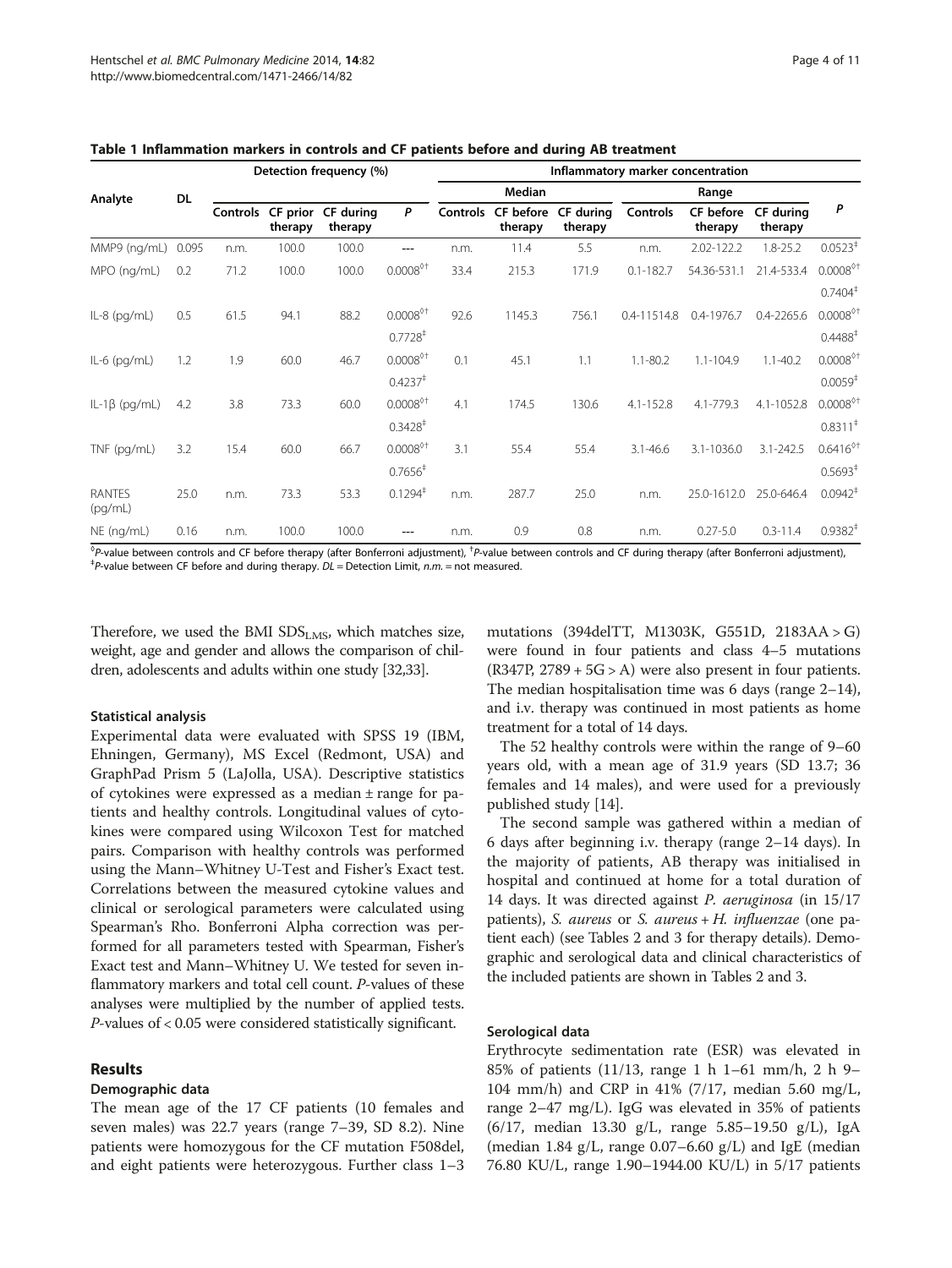# <span id="page-4-0"></span>Table 2 Clinical and serological characteristics of included patients (nominal variables)

| <b>Nominal variables</b>                                     | n  | <b>Absolute frequency</b>             |                      |            |  |
|--------------------------------------------------------------|----|---------------------------------------|----------------------|------------|--|
| Gender (f/m)                                                 | 17 | 10 (53.3%)/7 (47.7%)                  |                      |            |  |
| Body Mass Index (BMI) scoring <sup>*1</sup>                  |    | 3 (17.7%)/3 (17.7) /11 (64.7%)/0 (0%) |                      |            |  |
| Severe under-/under-/normal-/overweight                      | 17 |                                       |                      |            |  |
| Pancreatic insufficiency                                     | 17 |                                       | 13 (76.5%)           |            |  |
| Diabetes mellitus                                            | 17 |                                       | 6 (35%)              |            |  |
| Allergy                                                      | 17 |                                       | 10 (59.0%)           |            |  |
| Chronic rhinosinusitis (CRS)                                 |    |                                       | 11 (65%)             |            |  |
| EPOS criteria for CRS at inclusion [28]:                     |    | <b>No</b>                             | Acute remittent      | Chronic    |  |
| Nasal blockage or obstruction or congestion                  | 17 | 3 (17.6%)                             | 2 (11.8%)            | 12 (70.6%) |  |
| Anterior or posterior nasal drip                             |    | 2(11.8%)                              | 4 (23.5%)            | 11 (64.7%) |  |
| Facial pain or pressure                                      |    | 15 (88.2%)                            | $1(5.9\%)$           | $1(5.9\%)$ |  |
| Reduction or loss of smell                                   |    | 12 (70.6%)                            | $\mathsf{O}\xspace$  | 4 (23.5%)  |  |
| Allergic rhinitis                                            | 17 |                                       | 7 (41%)              |            |  |
| Allergic Bronchopulmonary Aspergillosis (ABPA)               | 17 |                                       | 2 (11.8%)            |            |  |
| History of nasal surgery                                     | 17 |                                       | 6 (35%)              |            |  |
| Therapy                                                      |    |                                       |                      |            |  |
| Current azithromycin                                         |    |                                       | 13 (77%)             |            |  |
| Current steroids nasal                                       |    |                                       | 4 (24%)              |            |  |
| Recombinant DNase                                            |    |                                       | 8 (47%)              |            |  |
| i.v. ABs (twice per day, mg/kg):                             | 17 |                                       |                      |            |  |
| Ceftazidim (200)/tobramycin (10)                             |    |                                       | 11 (65%)             |            |  |
| Tobramycin (10)/meropenem (100)                              |    |                                       | 5 (29%)              |            |  |
| Ceftazidim (200)/tobramycin (10)/meropenem (100)             |    |                                       | $1(5.9\%)$           |            |  |
| Permanent colonisation LAW with <sup>*2</sup> :              |    |                                       | 15 (88%)             |            |  |
| P. aeruginosa (mucoid)                                       | 17 |                                       | 13 (76.5%)           |            |  |
| P. aeruginosa (non-mucoid)                                   |    |                                       | 4 (23.5%)            |            |  |
| S. aureus                                                    |    |                                       | 7 (41%)              |            |  |
| Permanent/intermittent colonisation UAW with <sup>75</sup> : |    |                                       | 7 (41.2%)/5 (29.4%)  |            |  |
| P. aeruginosa (mucoid)                                       |    |                                       | 7 (41.2%)            |            |  |
| P. aeruginosa (non-mucoid)                                   |    |                                       | 13 (76.5%)           |            |  |
| S. aureus                                                    |    |                                       | 3 (17.7%)/ 4 (23.5%) |            |  |
| P. aeruginosa serum antibody positive:                       |    |                                       |                      |            |  |
| Alcaline protease                                            |    |                                       | 3 (20%)              |            |  |
| Elastase                                                     | 15 |                                       | 6 (40%)              |            |  |
| Exotoxine A                                                  |    |                                       | 4 (27%)              |            |  |

<sup>11</sup>: SDSLMS: Standard-Deviation-Score; L = Box cox-power transformation, M = median, S = variation coefficient.<br><sup>\*1</sup>: BMI scoring was carried out according to [\[33](#page-10-0)].<br><sup>\*2</sup>: Permanent and intermittent colonisation was state 50% of cultures within the last year were found to be positive and intermittent if less than 50% of cultures within the last year were found to be positive.

(29.4%). IgM was within the normal range in all 17 patients (median 1.23 g/L, range 0.67–2.01 g/L). Fibrinogen, as a marker for chronic inflammation, was elevated in 3/17 patients (21%, median 2.90 g/L, range 2.20– 4.30 g/L).

# Methodological issues NL recovery

NL backflow volume did not differ in CF patients prior to and during therapeutic intervention (median 12.0 mL, range 8–16 mL and 11.0 mL, range 10–13 mL,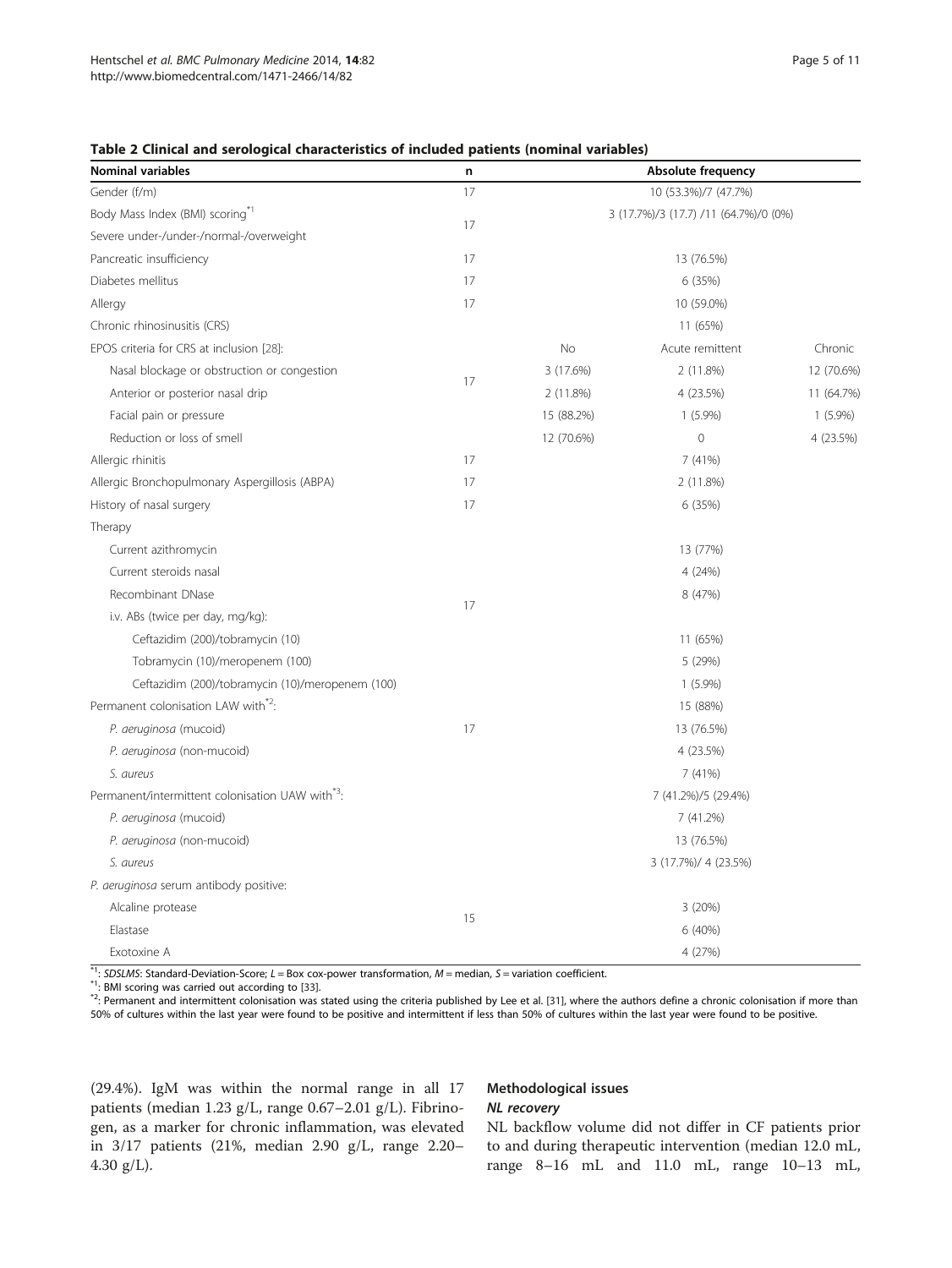| Metric and ordinal variables                  | n  | Mean      | SD        | Median   | Range              |
|-----------------------------------------------|----|-----------|-----------|----------|--------------------|
| Age (yrs.)                                    | 17 | 22.7      | 8.2       | 22.0     | $7 - 39$           |
| Weight (kg)                                   | 17 | 51.7      | 14.6      | 51.4     | 22.0-73.3          |
| Height (cm)                                   | 17 | 160.9     | 15.57     | 162      | 117.8-180          |
| BMI ( $kg/m2$ )                               | 17 | 19.5      | 3.2       | 20.4     | 12.6-24.2          |
| $SDS_{LMS}^*$ <sup>1</sup>                    | 17 | $-1.2$    | 1.3       | $-1.1$   | $-5.5 - 0.1$       |
| ESR after 1/2 h (mm/h)                        | 13 | 21.2/42.3 | 18.1/28.7 | 18/41    | 1-61/9-104         |
| $CRP$ (mg/l)                                  | 17 | 12.5      | 13.8      | 5.6      | $2.0 - 47.0$       |
| FEV1 (I)/(% predicted)                        | 17 | 1.9/62.7  | 0.8/24    | 1.7/65.5 | 0.8-3.9/24.3-108.6 |
| MEF75/25 (I)/(% predicted)                    | 15 | 1.7/46    | 2.03/39   | 1.1/30   | 0.3-7.9/7.4-153.3  |
| Shwachman Score (without chest X-ray)         | 17 | 68.2      | 10.0      | 70.0     | 35.0-75.0          |
| Total IqE (KU/I)                              | 17 | 249.7     | 481.1     | 76.8     | 1.9-1944.0         |
| Total IgG (KU/I)                              | 17 | 13.8      | 4.1       | 13.3     | 5.9-19.5           |
| Retrieved NL volume prior therapy (mL)        | 15 | 11.5      | 2.0       | 12.0     | $8.0 - 16.0$       |
| Retrieved NL volume during/after therapy (mL) | 15 | 11.3      | 1.19      | 11.0     | 10.0-13.0          |

<span id="page-5-0"></span>Table 3 Clinical and serological characteristics of included patients (metric and ordinal variables)

respectively,  $P = 0.62$ ). However, in healthy controls, the recovery was slightly higher (median, 15.0 mL, range 6–18 mL, P < 0.0001, Figure 1A).

Cytological analysis

#### Protein concentration

The median NLF protein concentration was 0.25 mg/mL (range 0.08–0.63 mg/mL) in CF patients prior to therapy and 0.27 mg/mL (range 0.17–1.33 mg/mL) for CF patients during therapy. The median NLF protein concentration of the controls was 0.22 mg/mL (range 0.08–1.70 mg/mL). Standardisation of analyte concentrations to protein concentration did not change the significance levels of the results (see Figure 1B).

The total cell count was lower in healthy controls (median 27 cells/mL, range 0–1723 cells/mL) than in untreated CF patients (median 108 cells/mL, range 6–744 cells/mL), although the differences did not reach statistical significance ( $P = 0.088$ ). After 6 days of i.v. AB therapy, the median total cell count decreased to a level comparable to that in healthy controls (median 28 cells/ mL, range  $5-150$  cells/mL;  $P = 0.104$ , Figure [2A](#page-6-0)). As shown in Figure [2](#page-6-0)B and [2C](#page-6-0), some non-significant trends were seen in the distribution of cell types. Total PMN and mononuclear cell (MN) counts were lower in healthy controls compared with CF patients before and during i.v. AB treatment. The proportion of PMNs of total leukocytes

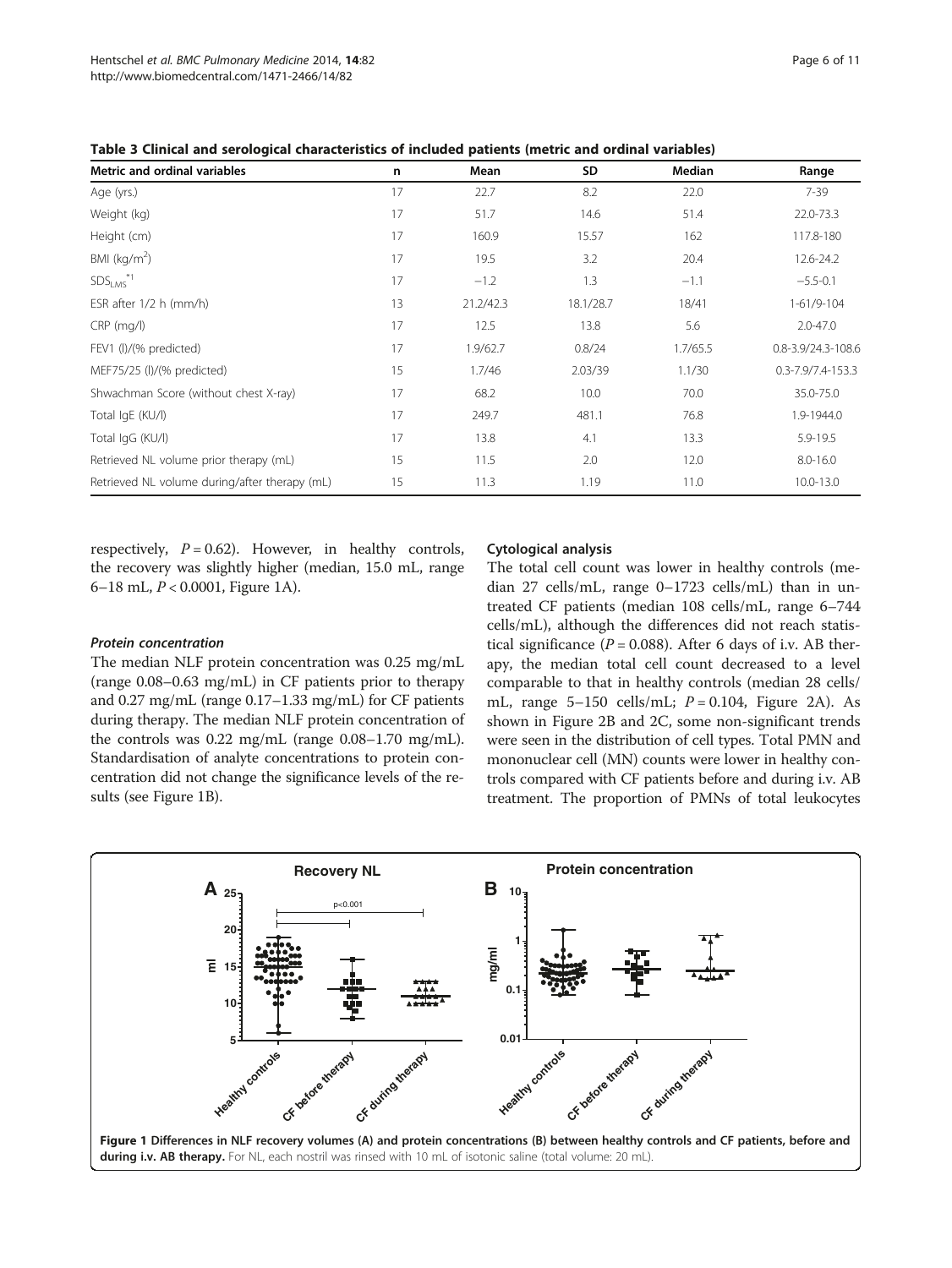<span id="page-6-0"></span>

was higher in healthy controls compared with CF before and during therapy. Conversely, the proportion of MN was lower in healthy controls compared with CF.

# Comparison of inflammatory markers in healthy controls and CF patients prior to and during i.v. AB therapy

Detection frequency and concentrations of all measured inflammatory markers were significantly higher in CF patients compared with healthy controls (see Table [1](#page-3-0)). During AB therapy the median detection frequencies of IL-8, IL-6, IL-1β and RANTES decreased, while MMP9, MPO and NE detection frequencies did not change. For TNF, a slight increase in detection frequency during treatment was found. When the concentration of inflammatory markers was analysed, a decline in all the analysed parameters except TNF was observed. Notably, a strong decrease in IL-6 was found in 16/17 CF patients during AB therapy ( $P = 0.0059$ , Table [1](#page-3-0) and Figure [3](#page-7-0)C and [3D](#page-7-0)) and also in MMP9 and RANTES, where the median values declined two-fold and 10-fold, respectively (Table [1](#page-3-0), Figure [3](#page-7-0)A and [3](#page-7-0)B and Additional file [1](#page-9-0): Figure S1).

# Correlations between inflammatory markers during i.v. AB therapy

MMP9 in NL correlated significantly with MPO both before and during treatment ( $r = 0.559$ ,  $P = 0.020$ , and  $r = 0.578$ ,  $P = 0.013$ , respectively, data not shown). Before AB therapy, there was also was a significant positive correlation between MPO and TNF ( $r = 0.684$ ,  $P = 0.005$ ).

IL-8 levels in NL before treatment correlated with IL-8 levels during AB therapy in a highly significant manner  $(r = 0.719, P = 0.001)$ . Furthermore, IL-8 correlated with IL-1β, both before and after therapy ( $r = 0.658$ ,  $P = 0.008$ , and  $r = 0.646$ ,  $P = 0.009$ , respectively). IL-6 correlated with MMP9 before and during treatment ( $r = 0.564$ ,  $P =$ 

0.029, and  $r = 0.630$ ,  $P = 0.007$ ) and RANTES ( $r = 0.744$ ,  $P = 0.001$  and  $P = 0.001$ ,  $r = 0.797$ ).

TNF correlated with RANTES both before and during therapy ( $r = 0.676$ ,  $P = 0.006$  and,  $r = 0.870$ ,  $P = 0.001$ ). During i.v. AB treatment, higher values of TNF were associated with higher values of IL-1 $\beta$  (r = 0.625, P = 0.013) and with lower concentrations of NE  $(r = -0.578, P = 0.031)$ . NE concentrations in NL before and after therapy showed a significant correlation within the same patient  $(r = 0.524,$  $P = 0.037$ ).

# Correlation between inflammatory markers and clinical parameters

Systemic inflammation evaluated by CRP and ESR, as well as lung function parameters, was only measured prior to i.v. treatment. We did not find a significant correlation between systemic inflammation markers (CRP and ESR) and inflammatory mediators measured in NL. Moreover, some trends were seen for IL-1β that showed a negative correlation to CRP.

At the starting point of the longitudinal study we found no significant correlations between FEV1 (% predicted) and cytokine concentrations, except for MMP9 and IL-1β, which revealed a trend for a positive correlation.

#### **Discussion**

The present study describes, for the first time, changes in cytokine expression and cytological dynamics in the NLF of CF patients during i.v. AB intervention.

We have demonstrated that the total cell count in NL, which was significantly increased in CF patients compared with healthy controls, declined to normal levels during a median time of 6 days of systemic AB treatment. This corresponds well with findings from the lower airways (BAL) as previously reported [\[34](#page-10-0)].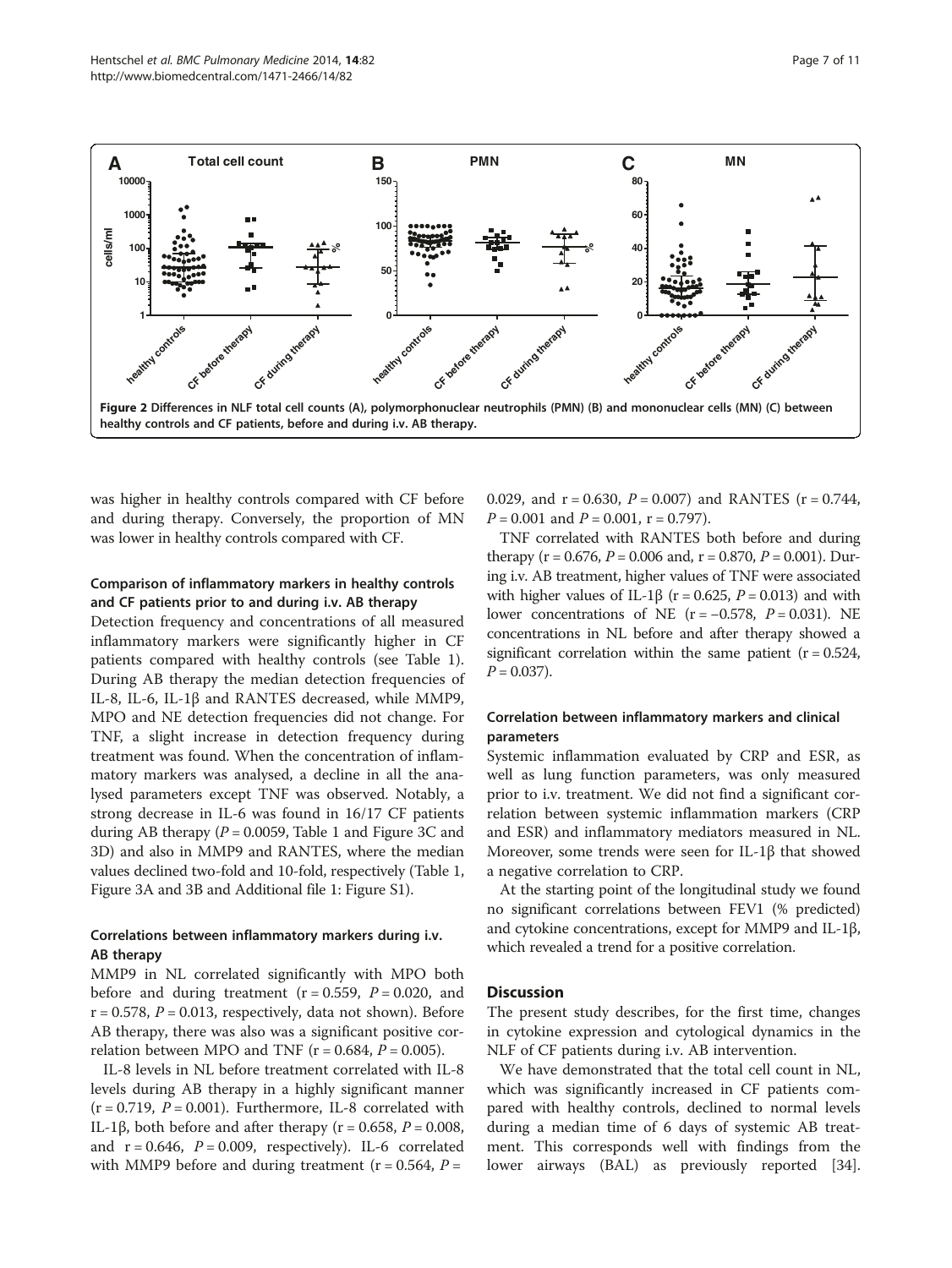<span id="page-7-0"></span>

Accordingly, the absolute numbers of PMNs and MNs are lower in healthy controls compared with CF patients. Indeed, the percentages of PMN vs. MN were slightly different, but not significantly so, between CF patients and healthy controls and no change in the percentage was observed during AB treatment. This may support the results of Johansen et al. [[35\]](#page-10-0), who found a reduced PMN response, but elevated non-inflammatory secretory IgA levels, on P. aeruginosa biofilms colonising CF patients' upper airways. Furthermore, the level of IgA can discriminate between non-, intermittent and chronically colonised patients with the high concentration of IgA in the last group being used as a diagnostic tool [[36](#page-10-0)]. On this basis, the authors hypothesise that impaired sinonasal PMN recruitment gives rise to a failure to eradicate P. aeruginosa from the upper airway segment by the immune system. Moreover, histological studies have revealed an enhanced presence of mast and plasma cells in sinonasal tissue from CF patients [[37](#page-10-0)]. Our results also correspond to those from sputum [\[38\]](#page-10-0), where AB treatment had no influence on total or differential cell count in CF lower airway secretions, which is in contrast to the expected reduction of inflammation with therapeutic reduction of pathogens.

The inflammatory markers MPO, IL-8, IL-6 and IL-1β were found significantly more often in NLF of CF patients, when compared with healthy controls. This is in line with previous findings from retrospective studies [[14\]](#page-9-0). In addition to the aforementioned cytokines, TNF concentration in the upper airway lavage was found to be higher in CF patients compared with controls. For LAW sampling by BAL, Elizur et al. [[39\]](#page-10-0) reported similar results. Furthermore, the median expression levels of MPO, IL-8, IL-6, and IL-1β in NLF were significantly higher in our CF cohort compared with healthy controls.

During i.v. therapy detection the frequency of IL-8, IL-6, IL-1β and RANTES decreased. Simultaneously, IL-6 levels in NLF declined significantly. RANTES and MMP9 decreased to a lower, but not significant, extent. Notably, the changes of IL-6 in NL are in accordance with the recent publication of Paats et al. [\[40\]](#page-10-0). In this study, UAW inflammation in CF patients was assessed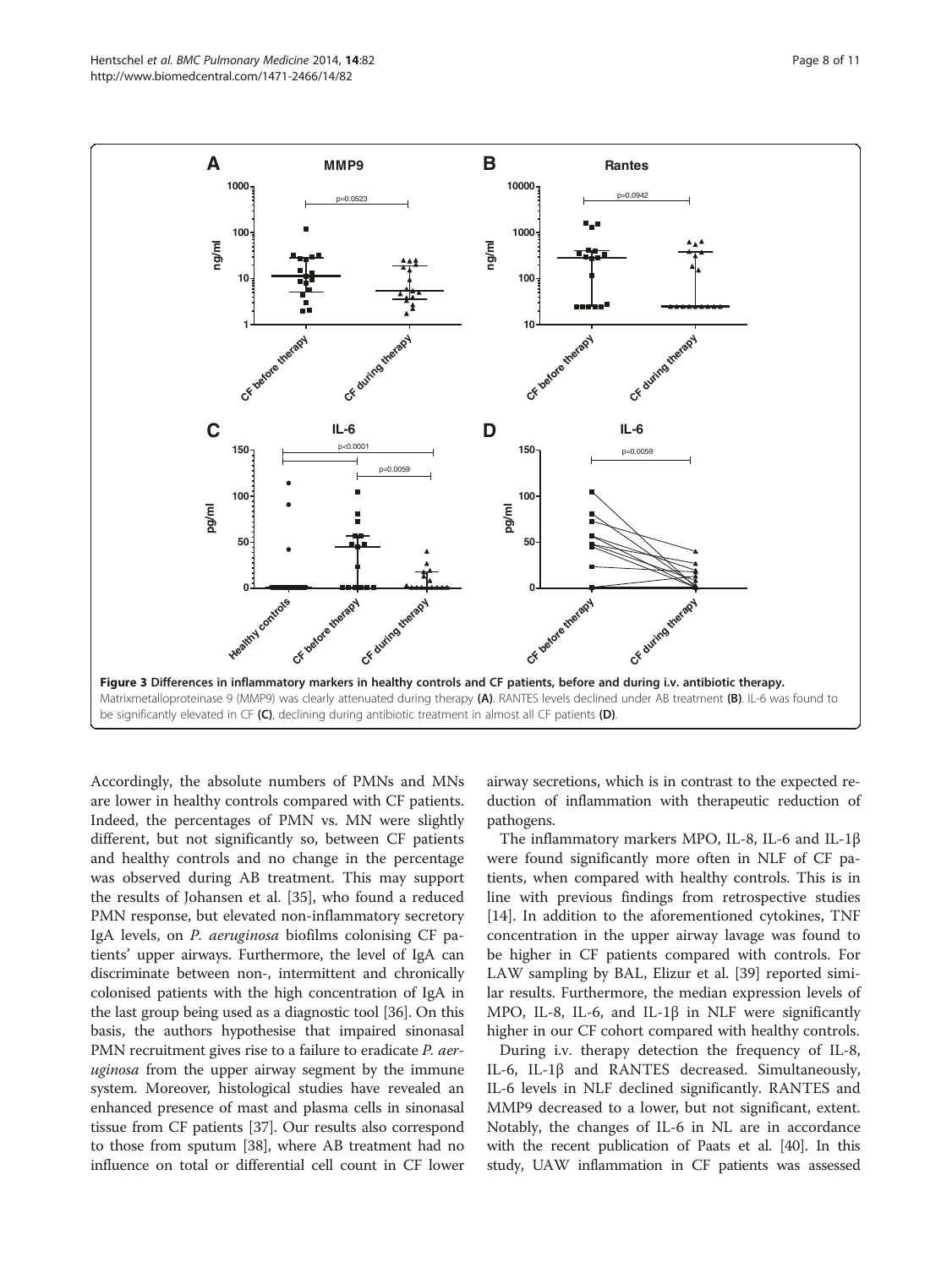during and approximately 3 months after airway exacerbation. In contrast, our study focused on the change of UAW inflammation after only 6 days of elective IV antibiotic treatments. In this regard, the results from Paats et al. and our study underline that IL-6 is a highly sensitive biomarker for infection and antibiotic effects in non-invasively sampled airway secretions from the upper airways.

Additionally, no changes in the expression levels of NE, which was detected for the first time in NLF, were observed during the applied therapeutic intervention. Also TNF, MPO, IL-8 and IL-1β remained unchanged during 6 days of therapy. We cannot differentiate whether this is due to the relatively short period of systemic AB treatment or the above-mentioned reduced PMN response in the upper airways, as suggested by Johansen et al. who hypothesised the presence of different defence mechanisms in the upper and lower airways [[35](#page-10-0)]. This is in line with data from our recent study, where higher neutrophil counts and IL-8 levels were detected in sputum compared with nasal lavage fluid [\[41\]](#page-10-0). Moreover, the hypothesis of differences in host defence mechanisms between the upper and lower airways was also supported by data from a current work from Michl et al. Nasally exhaled nitric oxygen (NO), which is a first-line defence mechanism in paranasal sinuses, was significantly reduced in CF patients with elevated CRP and ESR, an effect not seen in the LAW [[42](#page-10-0)].

Interestingly, there is a strong correlation between different inflammatory markers. MMP9 levels were associated with MPO and IL-6 levels both prior to and during therapy. Furthermore, RANTES levels are associated with TNF and a positive correlation was found to exist between IL-1β and IL-8 prior to and during therapy. We analysed protein-protein interactions in-silico, using the online databank string-db.org [\(http://string-db.org/\)](http://string-db.org/). Additionally, other publications have shown a correlation between MPO and MMP9 [[43](#page-10-0)], but we did not find a direct interaction between them. It is postulated that MPO activates MMP9, which is released in an inactive form [[44](#page-10-0)]. As MPO plays an important role during oxidative bursts, a correlation with other pro-inflammatory markers may be due to increased Reactive Oxygen Species (ROS). Expression of MMP9 is induced by IL-1β, IL-6 or TNF [[45,46](#page-10-0)], and IL-1β increases IL-6 expression [\[47\]](#page-10-0). IL-1β is degraded by MMPs, a process that can be blocked by TIMP-1 [[48](#page-10-0)]. For IL-6 and RANTES no direct interactions were listed, but both markers are elevated in tissues infected with *P. aeruginosa* [\[49\]](#page-10-0) and during acute pulmonary exacerbation in CF patients [[50](#page-10-0)]. An interaction between IL-1β and IL-8 has been described previously: IL-1β stimulates IL-8 expression [[51](#page-10-0)], and binds and activates IL-8. ROS stimulates the release of IL-1β and TNF, which leads to enhanced detachment of IL-8, IL-6, MMP9 and TNF (e.g. via NFκB or Mitogen-Activated-Protein-Kinase

(MAPK)) [[52](#page-10-0)]. Bacterial infections lead to NFκB activation via Toll-like receptors in airway epithelial cells and alveolar macrophages or dendritic cells, which in turn induce transcription of pro-inflammatory cytokines such as IL-6 and IL8. Furthermore cytokines, such as IL-1β and TNF, can activate NFκB, which seems to be a key factor in NLF inflammation signalling. NFκB is inhibited by macrolide AB-like azithromycin (AZM). Seventy per cent of our patients received AZM as anti-inflammatory therapy. In these patients we found lower IL-1β levels when compared with untreated patients (Additional file [1](#page-9-0): Figure S2), but because of the small proportion of untreated patients, the observed differences may not be representative. Therefore, in future studies, it would be of great interest to evaluate the NFκB levels and activity in airway epithelial cells.

The present study did not reveal significant correlations between systemic inflammation and inflammatory marker concentrations in NL, which accords well with the hypothesis of a compartmentalised infection and inflammation in CF. Moreover, we found no correlation between lung function and CRS status. This may be due to the small size of the study cohort. As a result of the short period of time and the wide range of duration that patients stayed in the hospital after the initialisation of i.v. therapy, we did not collect systemic inflammatory markers and lung function data during therapy. The heterogeneity of the investigated patients regarding age, pulmonary function and nutritional status is compensated for by the longitudinal nature of the study, as assessing changes in nasal inflammatory markers during intravenous AB treatment was its principal aim. Therefore, future studies should assess larger patient cohorts for longer periods and include NL and LAW assessment at the end of therapy, and if possible, assessment of systemic inflammatory markers and microbiology.

NL may be of interest for other systemic and topical therapeutic approaches in CF, and also other respiratory diseases including allergic rhinitis/allergic asthma and immune deficiencies. Moreover, microbiological and inflammatory marker assessment of NLF can provide information about the prevalence and impact of compartmentalised airway infection in various respiratory diseases, for example ventilator-associated pneumonia and sepsis.

# Conclusions

In contrast to BAL, nasal lavage is a non-invasive method and allows for the frequent sampling of airway surface liquid. In the present study, we found substantial differences in longitudinally collected NLF from CF patients, both before and after a median of 6 days of i.v. AB treatment, and compared with healthy individuals. Substantial differences between the three groups were evident after only this short period of therapy. Total NL cell counts,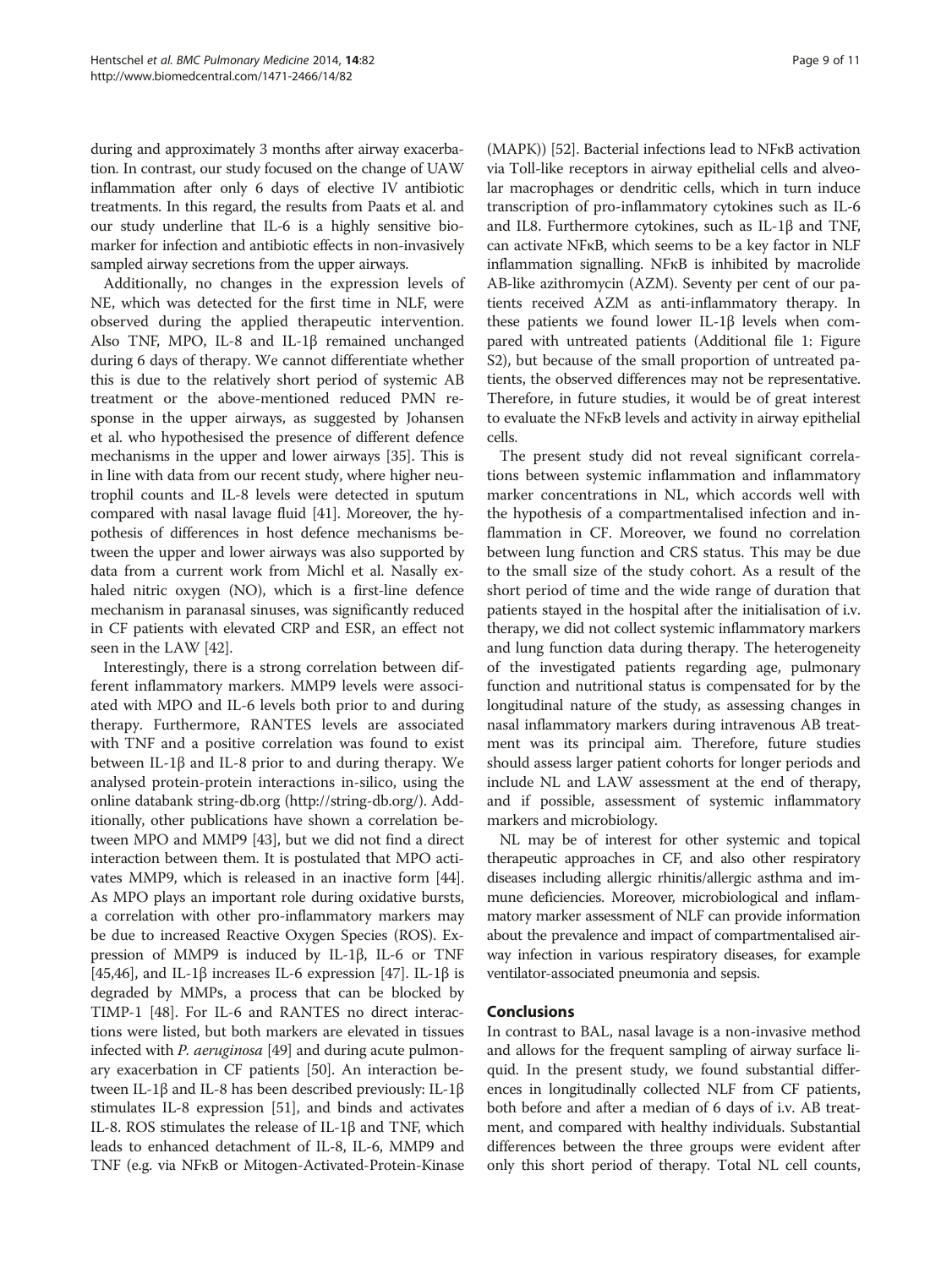<span id="page-9-0"></span>initially elevated in CF, decreased to the level of healthy controls. IL-6 was significantly reduced, with a trend towards reduced RANTES and MMP9. The latter, together with NE, were assessed in the NL of CF patients for the first time. Our findings highlight the use of NL as a potential tool for clinical and scientific studies.

# Additional file

[Additional file 1: Figure S1.](http://www.biomedcentral.com/content/supplementary/1471-2466-14-82-S1.ppt) Differences in inflammatory markers in healthy controls and CF patients, before and during i.v. antibiotic therapy. Significant differences in myeloperoxidase between CF and healthy controls were observed and a slight decline under AB intervention was found (S1A). IL-1β (S1B) and IL-8 (S1C) levels were significantly lower in controls than in CF patients. TNF was significantly elevated in CF patients (S1D), but there was no change during AB treatment. No changes in NE were observed under AB treatment (S1E). Figure S2. Lower IL-1β levels were observed in AZM-treated patients (median 140.6 ng/mL, range 4.1–467.2) compared with untreated patients (747.1 ng/mL, range  $219.5 - 779.3$ ,  $P = 0.0348$ ).

#### Abbreviations

CF: Cystic Fibrosis; CFTR: Cystic Fibrosis Transmembrane Conductance Regulator; NLF: Nasal lavage fluid; NL: Nasal lavage; BAL: Brochoalveolar lavage fluid; UAW: Upper airways; LAW: Lower airways; TCC: Total cell count; PMN: Polymorphonuclear; MN: Mononuclear; NE: Neutrohil elastase; IL: Interleukin; MMP: Matrix metalloproteinase; TIMPs: Tissue inhibitors of metalloproteinases; MPO: Myeloperoxidase; TNF: Tumor necrosis factor; IFN: Interferon; RANTES: Regulated on activation, normal T cell expressed and secreted; i.v.: Intraveneuos; AB: Antibiotic; SDSLMS: Standard-Deviation-Score; L: Box cox-power transformation; M: Median; S: Variation coefficient; LTx: Lung transplantation.

#### Competing interest

We confirm that there are no known conflicts of interest associated with this publication and there has been no external funding received for this study that could have influenced its outcome.

#### Author's contributions

JR supervised the experimental section and wrote the manuscript mainly. MJ, NB, NF and FD collected patients' material and carried out the experiments. RM, UM, MP and JM critical revised the manuscript. KB performed the cytological and PK the microbiological analyses. TL worked as statistical counsellor. All authors read and approved the final manuscript.

#### Acknowledgements

We thank PD Dr. K. Kromeyer-Hauschild for the calculation of  $SDS_{LMS}$  values. Furthermore, we thank Doreen Winter and C. Göhner for technical assistance. We also thank Ferdinand von Eggeling and Susanne Michel for undertaking critical proof-reading of the manuscript, as well as all of the patients and their families for participating in our studies.

#### Author details

<sup>1</sup>CF-Centre, Pediatrics, Jena University Hospital, Jena, Germany. <sup>2</sup>Institute of Medical Statistics, Computer Sciences and Documentation, Jena University Hospital, Jena, Germany. <sup>3</sup>Department of Obstetrics, Placenta Laboratory, Jena University Hospital, Jena, Germany. <sup>4</sup>Institute for Clinical Chemistry and Laboratory Diagnostics, Jena University Hospital, Jena, Germany. <sup>5</sup>Institute of Medical Microbiology, University of Jena, Jena, Germany. <sup>6</sup>Center for Infectious Diseases and Infection Control, Jena University Hospital, Jena, Germany.

#### Received: 28 December 2013 Accepted: 24 April 2014 Published: 13 May 2014

#### References

1. Lobo J, Rojas-Balcazar JM, Noone PG: Recent advances in Cystic Fibrosis. Clin Chest Med 2012, 33(2):307–328.

- 2. Rowe SM, Miller S, Sorscher EJ: Cystic fibrosis. N Engl J Med 2005, 352(19):1992–2001.
- 3. Mainz JG, Michl R, Pfister W, Beck JF: Cystic fibrosis upper airways primary colonization with Pseudomonas aeruginosa: eradicated by sinonasal antibiotic inhalation. Am J Respir Crit Care Med 2011, 184(9):1089–1090.
- 4. Mainz JG, Naehrlich L, Schien M, Kading M, Schiller I, Mayr S, Schneider G, Wiedemann B, Wiehlmann L, Cramer N, Pfister W, Kahl BC, Beck JF, Tummler B: Concordant genotype of upper and lower airways P aeruginosa and S aureus isolates in cystic fibrosis. Thorax 2009, 64(6):535–540.
- 5. Davidson TM, Murphy C, Mitchell M, Smith C, Light M: Management of chronic sinusitis in cystic fibrosis. Laryngoscope 1995, 105(4 Pt 1):354–358.
- 6. Muhlebach MS, Miller MB, Moore C, Wedd JP, Drake AF, Leigh MW: Are lower airway or throat cultures predictive of sinus bacteriology in cystic fibrosis? Pediatr Pulmonol 2006, 41(5):445–451.
- 7. Hansen SK, Rau MH, Johansen HK, Ciofu O, Jelsbak L, Yang L, Folkesson A, Jarmer HO, Aanaes K, von Buchwald C, Hoiby N, Molin S: Evolution and diversification of Pseudomonas aeruginosa in the paranasal sinuses of cystic fibrosis children have implications for chronic lung infection. ISME J 2012, 6(1):31–45.
- 8. Mainz JG, Hentschel J, Schien C, Cramer N, Pfister W, Beck JF, Tummler B: Sinonasal persistence of Pseudomonas aeruginosa after lung transplantation. J Cyst Fibros 2012, 11(2):158-161.
- 9. Aanaes K, Johansen HK, Skov M, Buchvald FF, Hjuler T, Pressler T, Hoiby N, Nielsen KG, von Buchwald C: Clinical effects of sinus surgery and adjuvant therapy in cystic fibrosis patients - can chronic lung infections be postponed? Rhinology 2013, 51(3):222–230.
- 10. Bonestroo HJ, de Winter-de Groot KM, van der Ent CK, Arets HG: Upper and lower airway cultures in children with cystic fibrosis: do not neglect the upper airways. J Cyst Fibros 2010, 9(2):130–134.
- 11. Pelikan Z: Cytological changes in nasal secretions accompanying delayed nasal response to allergen challenge. Am J Rhinol Allergy 2013, 27(5):345–353.
- 12. Borgatti M, Bezzerri V, Mancini I, Nicolis E, Dechecchi MC, Lampronti I, Rizzotti P, Cabrini G, Gambari R: Induction of IL-6 gene expression in a CF bronchial epithelial cell line by Pseudomonas aeruginosa is dependent on transcription factors belonging to the Sp1 superfamily. Biochem Biophys Res Commun 2007, 357(4):977–983.
- 13. Douglas TA, Brennan S, Gard S, Berry L, Gangell C, Stick SM, Clements BS, Sly PD: Acquisition and eradication of P. aeruginosa in young children with cystic fibrosis. Eur Respir J 2009, 33(2):305-311.
- 14. Beiersdorf N, Schien M, Hentschel J, Pfister W, Markert UR, Mainz JG: Soluble inflammation markers in nasal lavage from CF patients and healthy controls. J Cyst Fibros 2013, 12(3):249–257.
- 15. del Fresno C, Garcia-Rio F, Gomez-Pina V, Soares-Schanoski A, Fernandez-Ruiz I, Jurado T, Kajiji T, Shu C, Marin E, Gutierrez del Arroyo A, Prados C, Arnalich F, Fuentes-Prior P, Biswas SK, Lopez-Collazo E: Potent phagocytic activity with impaired antigen presentation identifying lipopolysaccharide-tolerant human monocytes: demonstration in isolated monocytes from cystic fibrosis patients. J Immunol 2009, 182(10):6494–6507.
- 16. Krysko O, Van Zele T, Claeys S, Bachert C: Comment on "potent phagocytic activity with impaired antigen presentation identifying lipopolysaccharide-tolerant human monocytes: demonstration in isolated monocytes from cystic fibrosis patients". J Immunol 2009, 183(8):4831. author reply 4831–4832.
- 17. Bergoin C, Gosset P, Lamblin C, Bolard F, Turck D, Tonnel AB, Wallaert B: Cell and cytokine profile in nasal secretions in cystic fibrosis. J Cyst Fibros 2002, 1(3):110–115.
- 18. Sobol SE, Christodoulopoulos P, Manoukian JJ, Hauber HP, Frenkiel S, Desrosiers M, Fukakusa M, Schloss MD, Hamid Q: Cytokine profile of chronic sinusitis in patients with cystic fibrosis. Arch Otolaryngol Head Neck Surg 2002, 128(11):1295–1298.
- 19. Pitrez PM, Brennan S, Turner S, Sly PD: Nasal wash as an alternative to bronchoalveolar lavage in detecting early pulmonary inflammation in children with cystic fibrosis. Respirology 2005, 10(2):177–182.
- 20. Nicholas B, Djukanovic R: Induced sputum: a window to lung pathology. Biochem Soc Trans 2009, 37(Pt 4):868–872.
- 21. Zhang YJ, Luroe S, Schieber F, Kelsey J, Nabbie F, Rizzi G, Richards P, Weiner R, Rhyne PW: Immunoassay-based measurement of clinical biomarkers for monitoring changes in nasal cavity. J Pharm Biomed Anal 2009, 50(5):823–830.